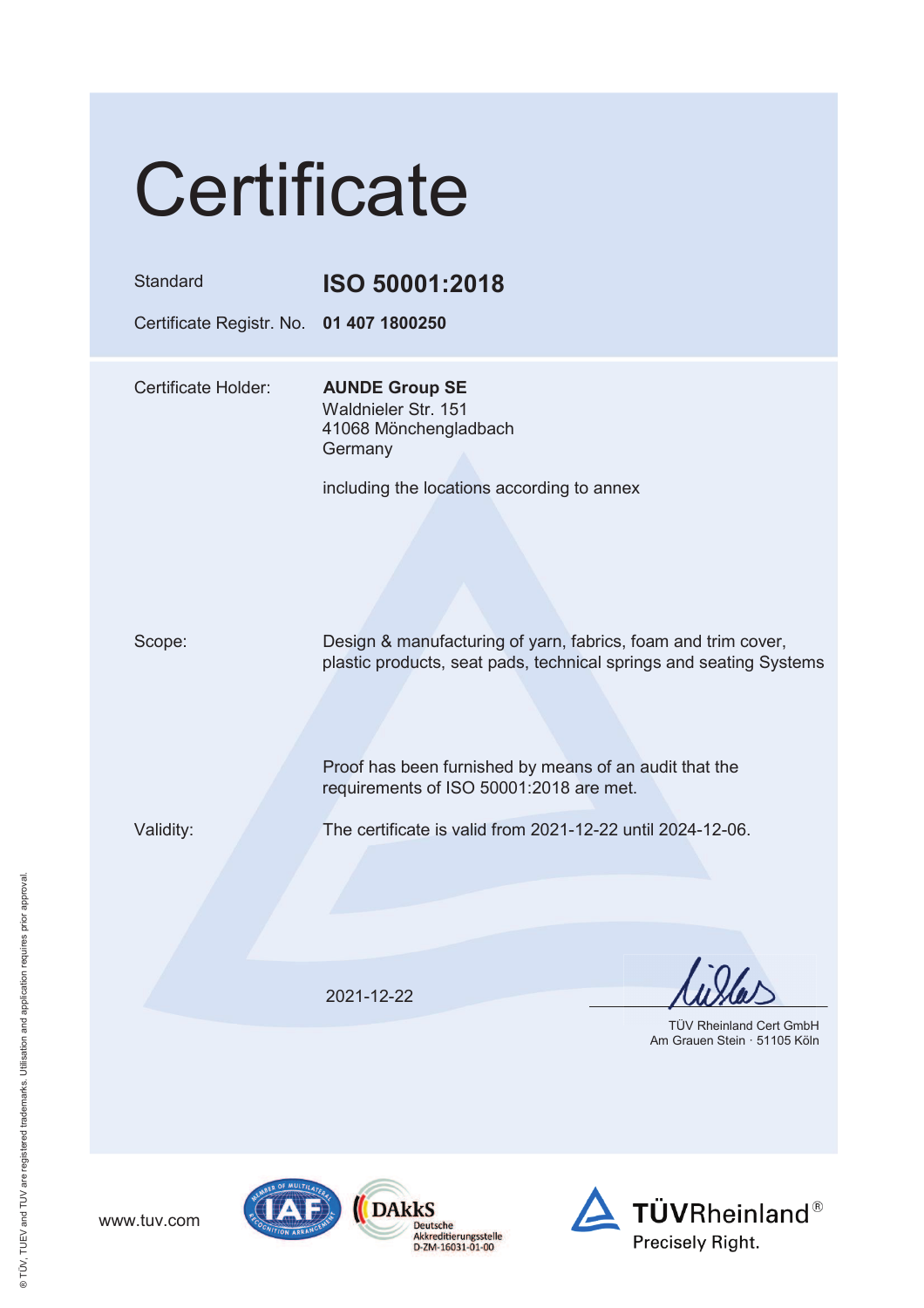## Annex to certificate

Standard **ISO 50001:2018** 

Certificate Registr. No. **01 407 1800250** 

| No.  | Location                                                                                 | <b>Scope</b> |                                                                                                                                           |
|------|------------------------------------------------------------------------------------------|--------------|-------------------------------------------------------------------------------------------------------------------------------------------|
| /01  | c/o AUNDE Group SE<br>Waldnieler Str. 151<br>41068 Mönchengladbach<br>Germany            |              | Design & manufacturing of yarn, fabrics,<br>foam and trim cover, plastic products, seat<br>pads, technical springs and seating<br>systems |
| /100 | c/o AUNDE Achter & Ebels GmbH<br>Waldnieler Str. 151<br>41068 Mönchengladbach<br>Germany |              | Design & manufacturing of yarn, fabrics,<br>foam and trim cover                                                                           |
| /101 | c/o Aunde Belgium NV<br>Menensesteenweg 303<br>8940 Wervik<br>Belgium                    |              | Design & manufacturing of yarn, fabrics,<br>foam and trim cover                                                                           |
| /106 | c/o AUNDE Kulmbach GmbH<br>Vorwerkstr, 2-4<br>95326 Kulmbach<br>Germany                  |              | Design & manufacturing of yarn, fabrics,<br>foam and trim cover                                                                           |
| /107 | c/o AUNDE S.A.<br>Carrer de Empordà<br>08470 Sant Celoni<br>Spain                        |              | Design & manufacturing of yarn, fabrics,<br>foam and trim cover                                                                           |
| /108 | c/o AUNDE France S.A.<br>43 Rue de Picardie<br>02100 Saint-Quentin<br>France             |              | Design & manufacturing of yarn, fabrics,<br>foam and trim cover                                                                           |
| /109 | c/o AUNDE Kft.<br>Álmos ut 2<br>5000 Szolnok<br>Hungary                                  |              | Design & manufacturing of yarn, fabrics,<br>foam and trim cover                                                                           |

Page 1 of 7

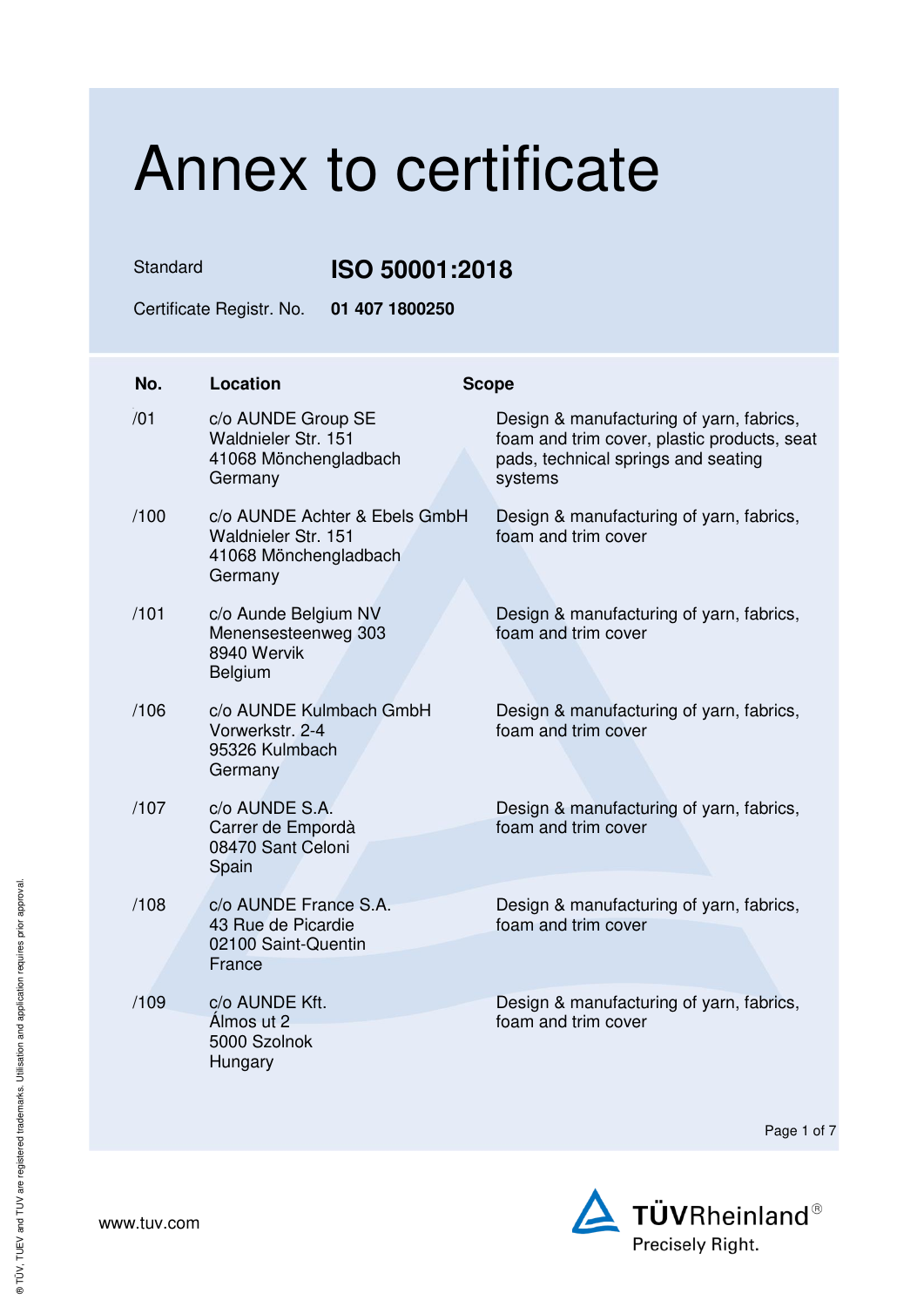### Annex to certificate Standard **ISO 50001:2018**  Certificate Registr. No. **01 407 1800250**  /111 c/o AUNDE ITALIA S.p.A. Regione Masio 19/bis 10046 Poirino Italy Design & manufacturing of yarn, fabrics, foam and trim cover /112 c/o TECHNOFIBRES S.A. 6 Route du Vin L-6688 Mertert Luxembourg Design & manufacturing of yarn, fabrics, foam and trim cover /114 c/o AUNDE Poland Spo. ul. Senatorska 70 93-192 Lodz Poland Design & manufacturing of yarn, fabrics, foam and trim cover /115 c/o AUNDE Portugal Industria de Av. Wilhelm Karmann Lote 1 7080-341 Vendas Novas Portugal Design & manufacturing of yarn, fabrics, foam and trim cover /116 c/o AUNDE C&S AUTOMOTIVE S.R.L. Santana de Mures Crucii 8 547565 Judet Mures Romania Design & manufacturing of yarn, fabrics, foam and trim cover /124 c/o AUNDE Poland Spo. ul. Wersalska 45/75 91-212 Lodz Poland Design & manufacturing of yarn, fabrics, foam and trim cover /200 c/o ISRINGHAUSEN GmbH & Co. KG ISRINGHAUSEN-Ring 58 32657 Lemgo Germany Design & manufacturing of seating systems and technical springs

Page 2 of 7



® TÜV, TUEV and TUV are registered trademarks. Utilisation and application requires prior approval.

® TÜV, TUEV and TUV are registered trademarks. Utilisation and application requires prior approval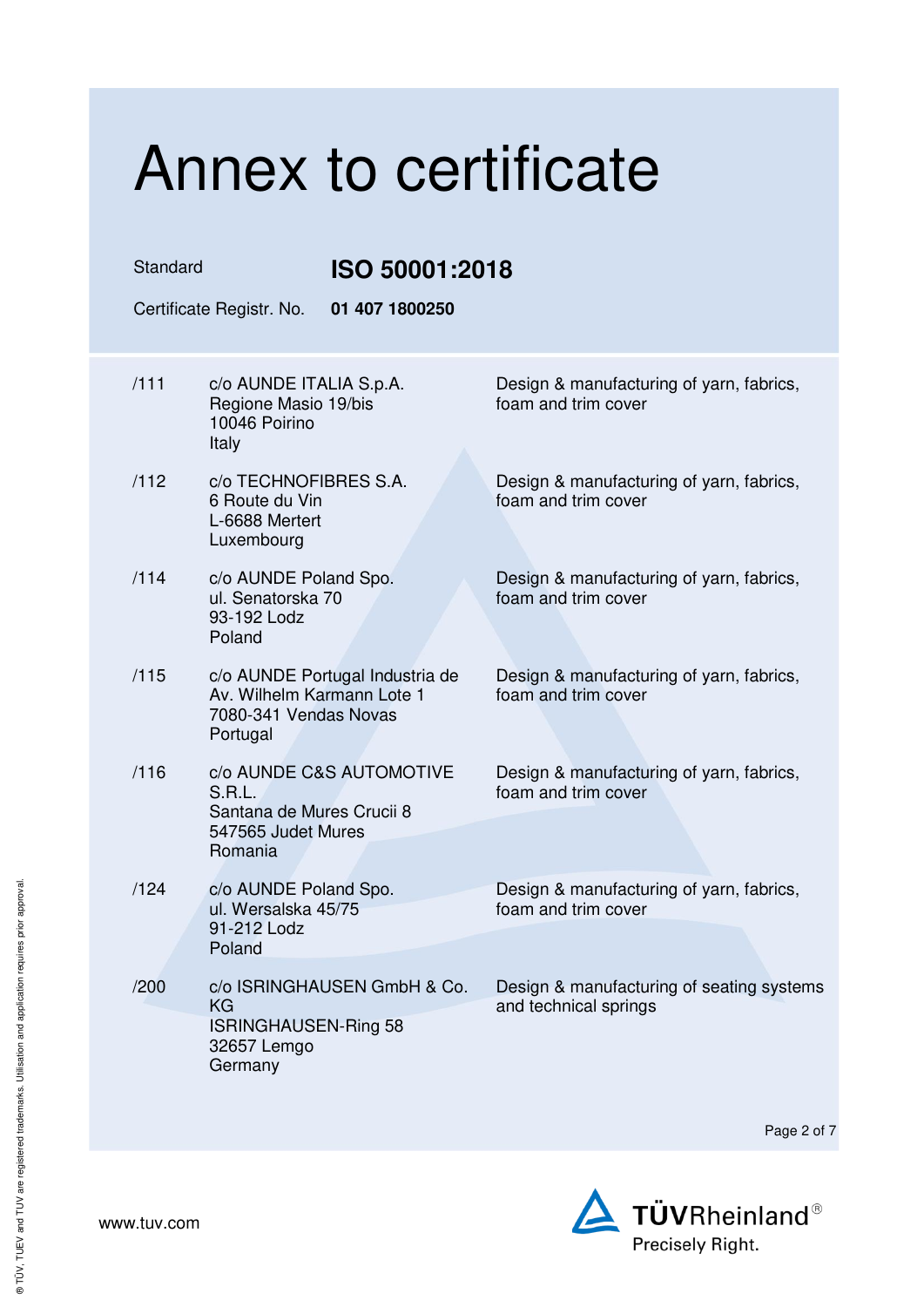| Annex to certificate                       |                                                                                                         |                                                                    |  |  |  |  |
|--------------------------------------------|---------------------------------------------------------------------------------------------------------|--------------------------------------------------------------------|--|--|--|--|
| Standard<br>ISO 50001:2018                 |                                                                                                         |                                                                    |  |  |  |  |
| 01 407 1800250<br>Certificate Registr. No. |                                                                                                         |                                                                    |  |  |  |  |
| /201                                       | c/o ISRINGHAUSEN B.V.B.A.<br>Kaarderslaan 12<br>9160 Lokeren<br>Belgium                                 | Design & manufacturing of seating systems<br>and technical springs |  |  |  |  |
| /206                                       | c/o ISRINGHAUSEN JIS GmbH<br>Zum Gut Heiligendonk 52<br>40472 Düsseldorf<br>Germany                     | Design & manufacturing of seating systems<br>and technical springs |  |  |  |  |
| /207                                       | c/o ISRINGHAUSEN S. A.<br>Av. Soria Km. 2,5<br>47012 Valladolid-(Iveco - Pegaso)<br>Spain               | Design & manufacturing of seating systems<br>and technical springs |  |  |  |  |
| /208                                       | c/o ISRINGHAUSEN S. A.<br>Av. de Aragón 402<br>28022 Madrid-(Factoría IVECO)<br>Spain                   | Design & manufacturing of seating systems<br>and technical springs |  |  |  |  |
| /209                                       | c/o ISRINGHAUSEN Spain S.L.U.<br>Polígono Industrial Landabel<br>calle L s/n<br>31012 Pamplona<br>Spain | Design & manufacturing of seating systems<br>and technical springs |  |  |  |  |
| /210                                       | c/o ISRI-France S.A.S<br>22 route de Lobsann<br>67250 Merkwiller-Pechelbronn<br>France                  | Design & manufacturing of seating systems<br>and technical springs |  |  |  |  |
| /211                                       | c/o ISRI-France S.A.S.<br>Rue de Willenbach<br>67250 Merkwiller-Pechelbronn<br>France                   | Design & manufacturing of seating systems<br>and technical springs |  |  |  |  |

Page 3 of 7

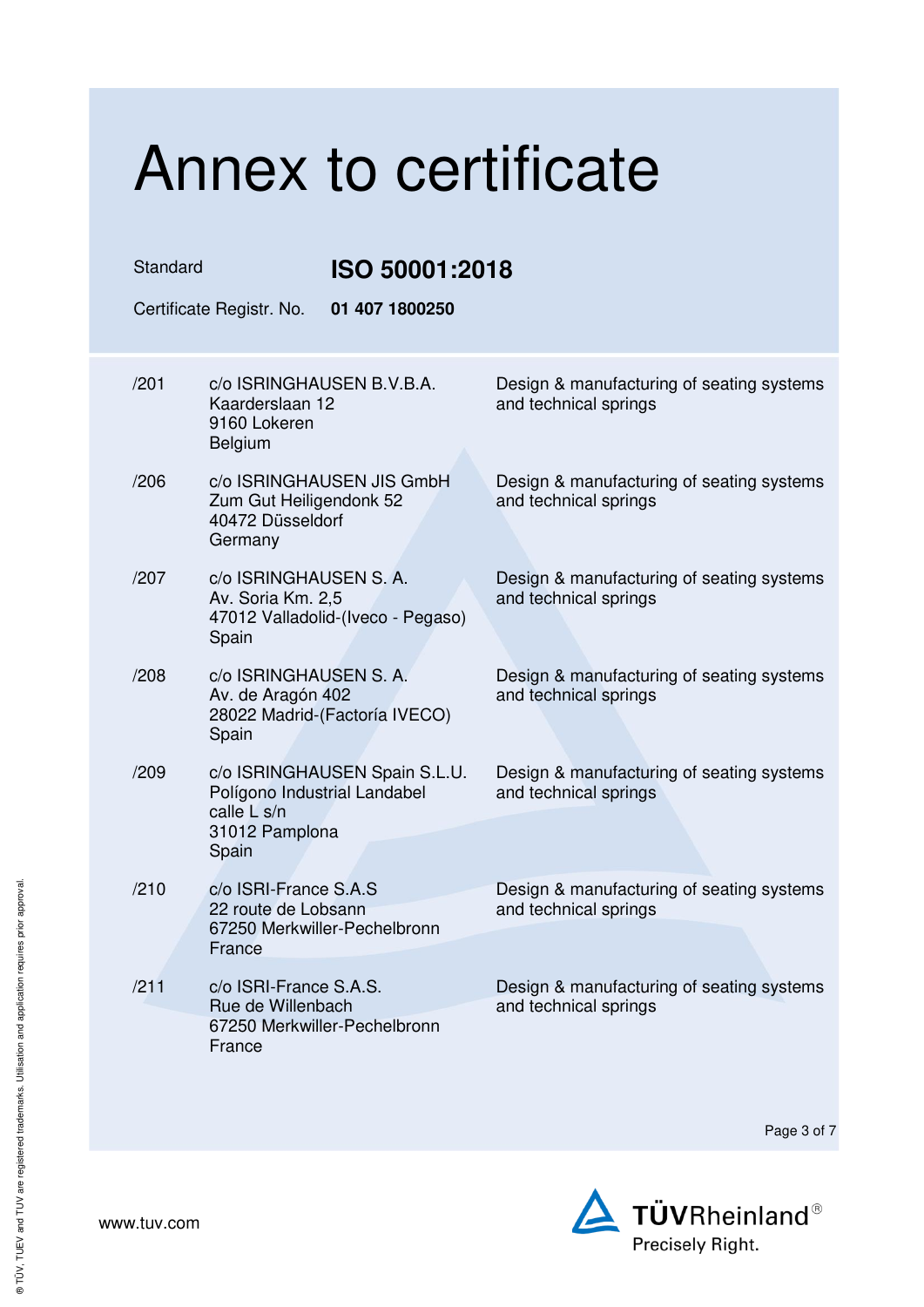## Annex to certificate Standard **ISO 50001:2018**  Certificate Registr. No. **01 407 1800250**  /212 c/o ISRI-France S.A.S. Bâtiment K6 Rue de la Darse 14200 Herouville Saint Clair France Design & manufacturing of seating systems and technical springs /213 c/o Isringhausen GB Ltd. 2nd Avenue, Redwither, Business Park Wrexham LL13 9XQ United Kingdom Design & manufacturing of seating systems and technical springs /215 c/o ISRINGHAUSEN S.p.A. Via Nibbia 2/4 28060 San Pietro Mosezzo-Frazione Italy Design & manufacturing of seating systems and technical springs /216 c/o ISRINGHAUSEN S.p.A. Via XXIII Aprile 12/A 46029 Suzzara Italy Design & manufacturing of seating systems and technical springs /217 c/o ISRINGHAUSEN S.p.A. Via Aosta n° 16-18 66041 Atessa **Italy** Design & manufacturing of seating systems and technical springs /220 c/o ISRINGHAUSEN Assentos Lda. Instalacoes Mitsubishi FTE 2206-906 Tramagal Portugal Design & manufacturing of seating systems and technical springs



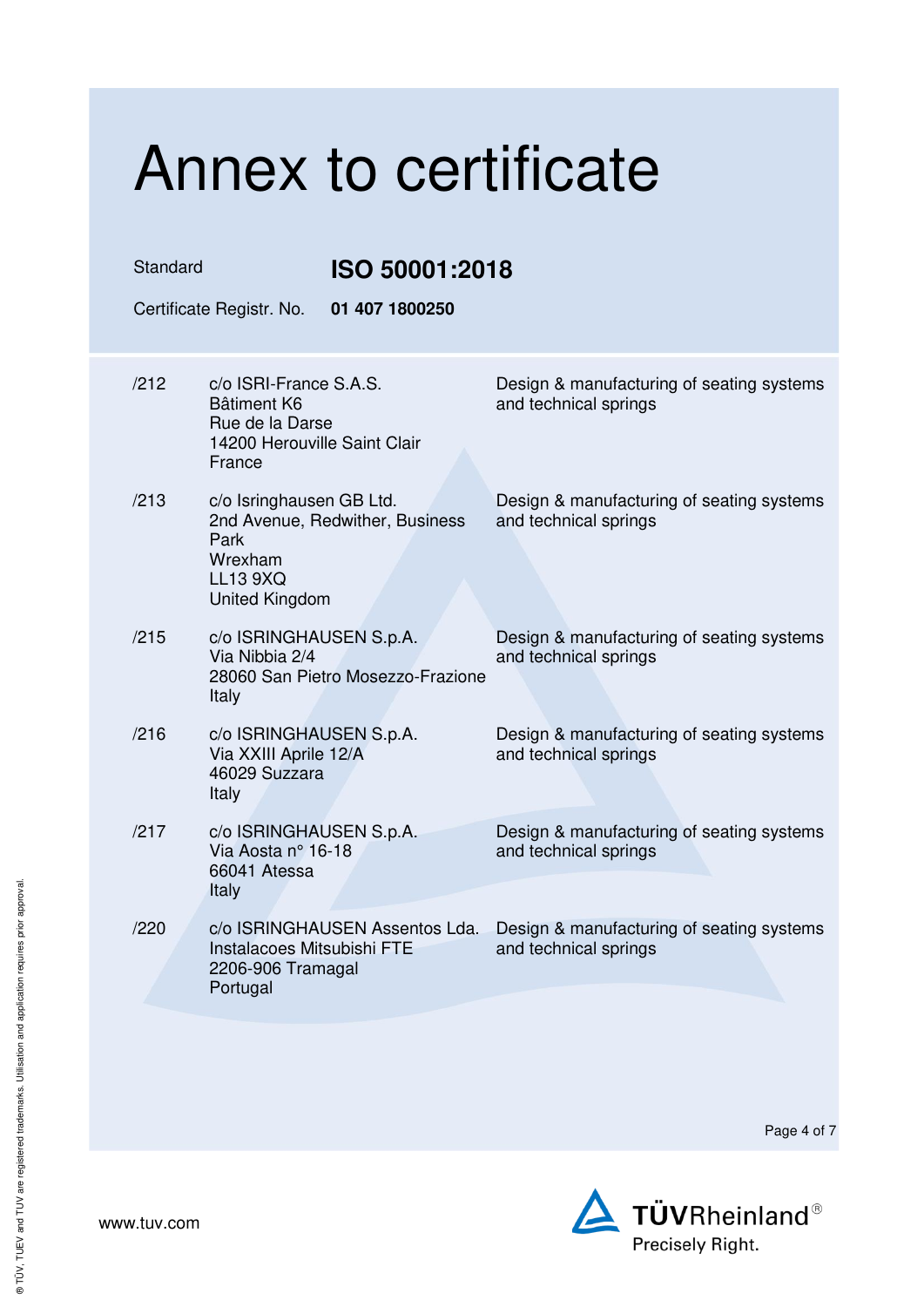### Annex to certificate Standard **ISO 50001:2018**  Certificate Registr. No. **01 407 1800250**  /221 c/o ISRINGHAUSEN AB Magasinsatan 2 SE-434 37 Kungsbacka Sweden Design & manufacturing of seating systems and technical springs /225 c/o ISRINGHAUSEN GmbH & Co. KG Alkenbrede 4 32657 Lemgo **Germany** Design & manufacturing of seating systems and technical springs /226 c/o ISRINGHAUSEN JIS GmbH Ludwigsfelde Parkallee 40 14974 Ludwigsfelde Germany Design & manufacturing of seating systems and technical springs /227 c/o SKA Sitze GmbH Am Oberwald 7 76744 Wörth Germany Design & manufacturing of seating systems and technical springs /229 c/o ISRINGHAUSEN FDC SRL Viale Germania 66050 San Salvo Italy Design & manufacturing of seating systems and technical springs /300 c/o F.S. Fehrer Automotive GmbH Heinrich-Fehrer-Str. 3 97318 Kitzingen Germany Design and manufacturing of Foam, Interior, Seat Pads and Seat Modules /303 c/o Fehrer Bohemia spol. s.r.o. Litomericka 86 47001 Ceska Lipa-Dubice Czech Republic Design and manufacturing of Foam, Interior, Seat Pads and Seat Modules

Page 5 of 7

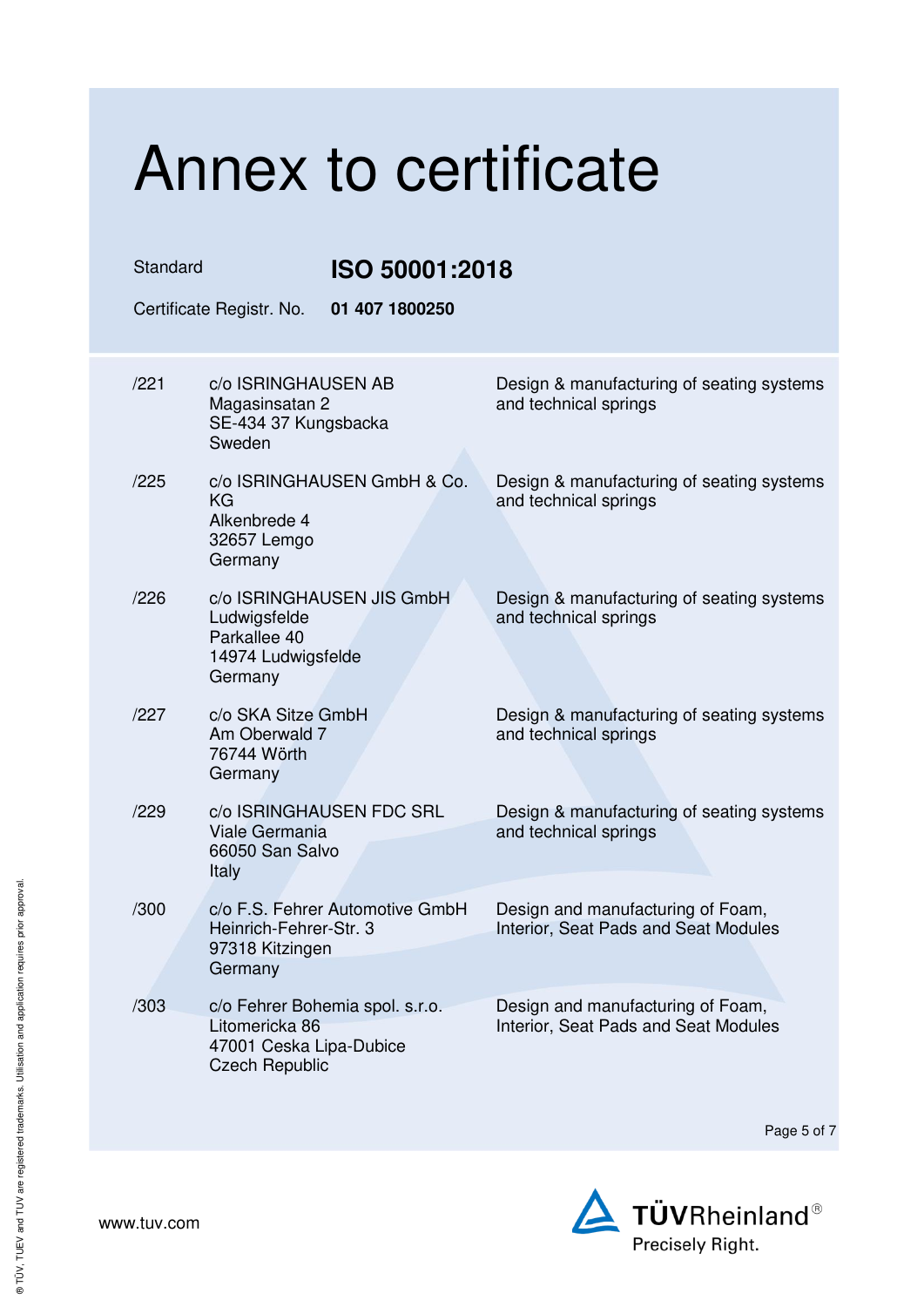#### Annex to certificate Standard **ISO 50001:2018**  Certificate Registr. No. **01 407 1800250**  /304 c/o Fehrer Bohemia spol. s.r.o. Newtonova ul. 479 46205 Liberec Czech Republic Design and manufacturing of Foam, Interior, Seat Pads and Seat Modules /305 c/o F.S. Fehrer Automotive GmbH Robert-Bosch-Str. 3 38112 Braunschweig Germany Design and manufacturing of Foam, Interior, Seat Pads and Seat Modules /306 c/o F.S. Fehrer Automotive GmbH Am Bahnhof 1-4 97320 Großlangheim Germany Design and manufacturing of Foam, Interior, Seat Pads and Seat Modules /307 c/o F.S. Fehrer Automotive GmbH Oskar-von-Miller-Str. 15 92442 Wackersdorf Germany Design and manufacturing of Foam, Interior, Seat Pads and Seat Modules /308 c/o F.S. Fehrer Automotive GmbH Industriestr. 8 97353 Wiesentheid **Germany** Design and manufacturing of Foam, Interior, Seat Pads and Seat Modules /309 c/o Fehrer Hungaria Járműipari Kft. Ipartelep 8060 Mór **Hungary** Design and manufacturing of Foam, Interior, Seat Pads and Seat Modules /310 c/o Fehrer Hungaria Járműipari Kft. Velegi út 2 8060 Mór **Hungary** Design and manufacturing of Foam, Interior, Seat Pads and Seat Modules

Page 6 of 7